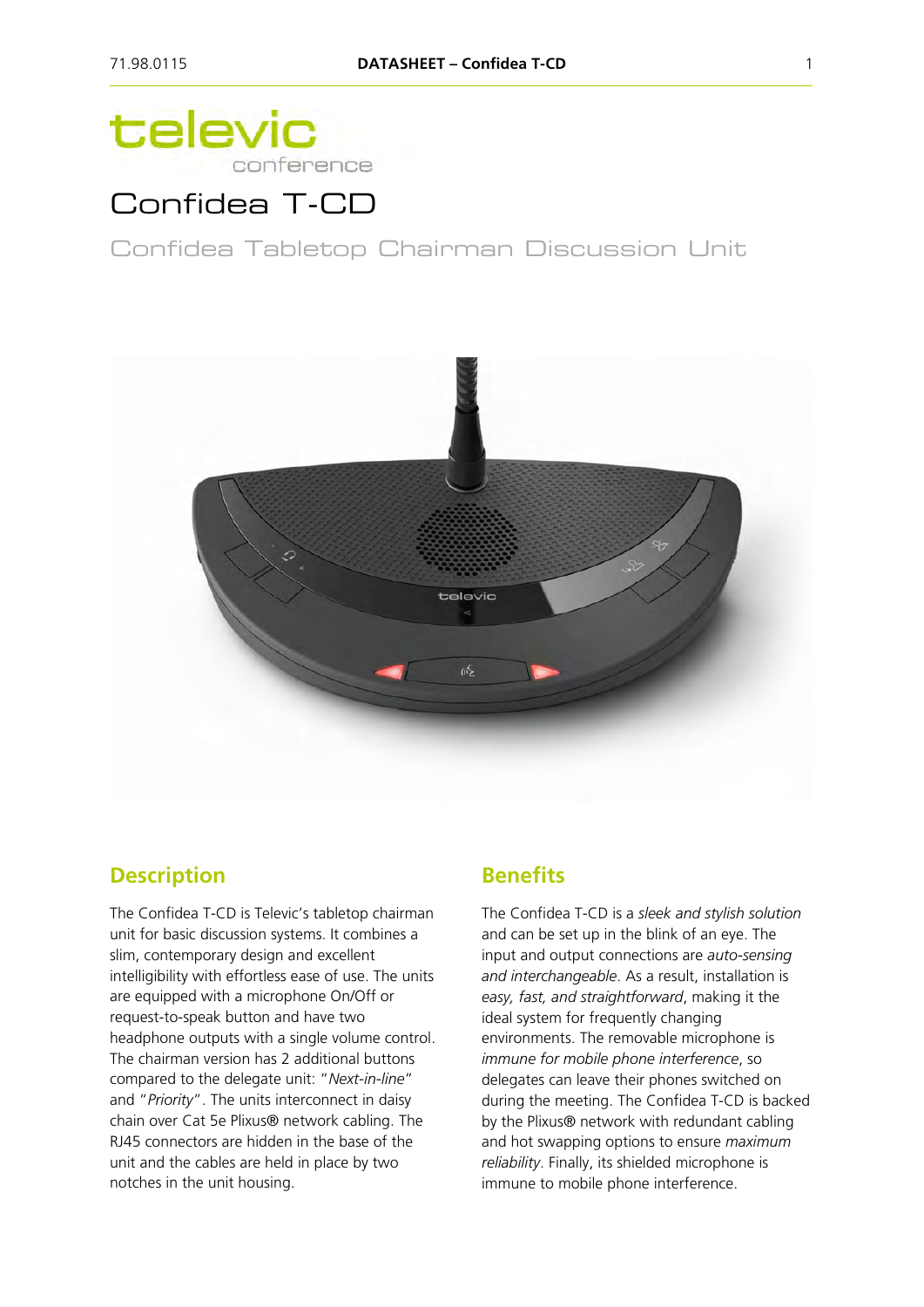### **Features**

- Built-in high-quality loudspeaker which is automatically muted when the microphone is active, to prevent acoustic feedback
- Microphone On/Off or request-to-speak push button with two signaling LEDs
- ‒ Two headphone outputs with single volume control
- Next-in-line push button
- Priority push button
- ‒ Trademark natural Televic Sound

## **Connectivity**

‒ Screw-lock socket to connect a removable microphone.

| D-MIC30SL | 71.98.0053 |  |
|-----------|------------|--|
| D-MIC40SL | 71.98.0054 |  |
| D-MIC50SL | 71.98.0055 |  |

- ‒ Two RJ 45 connectors for loop through cabling
- ‒ Two 3.5 mm stereo jack sockets for headphones
- ‒ Plixus-powered

## **Software**

To fully configure, manage, and use the unit, Televic's CoCon management software is required. The following standard licenses are available:

| <b>CoCon Discussion</b> | 71.98.1101 |
|-------------------------|------------|
| <b>CoCon Signage</b>    | 71.98.1102 |

## **Certifications**

| l Redionz | <b>Certification</b> |
|-----------|----------------------|
| Europe    |                      |

## **Specifications**

| <b>Mechanical</b>       |                                          |
|-------------------------|------------------------------------------|
| Material                | PC/ABS                                   |
| Color                   | Black matt, RAL9011                      |
| Size (mm)               | $230 (w) \times 130 (h) \times 60 (d)$   |
| Size packed (mm)        | 250 (w) $\times$ 150 (h) $\times$ 90 (d) |
| Weight (g)              | 480                                      |
| Weight packed (g)       | 620                                      |
| <b>Electrical</b>       |                                          |
| Voltage                 | 48 VDC                                   |
| Consumption             | 4W                                       |
| <b>Speaker Output</b>   |                                          |
| Maximum output          | >1 W                                     |
| power                   |                                          |
| Frequency response      | 200-20,000 Hz                            |
| Dynamic range           | $> 90 \overline{dB}$                     |
| THD @ nominal level     | $< 0.1\%$                                |
| Load impedance          | 8 0                                      |
| <b>Headphone Output</b> |                                          |
| Maximum output          | $> 10$ mW                                |
| Frequency response      | 22-22,000 Hz                             |
| Dynamic range           | $> 90$ dB                                |
| THD @ nominal level     | $< 0.1\%$                                |
| Load impedance          | $16-32$ $\Omega$                         |
| <b>Microphone Input</b> |                                          |
| Nominal input level     | $-54.7$ dBV                              |
| Maximum input level     | $-24.6$ dBV                              |
| Input impedance         | $1 k\Omega$                              |
| Dynamic range           | $> 93$ dB                                |
| Frequency response      | 25-20,000 Hz                             |
| THD @ nominal level     | $< 0.1\%$                                |

All information copyright **Televic Conference**, 2015. Version 1.0, October 2015

— Leo Bekaertlaan 1 · 8870 Izegem · Belgium Tel. +32 51 30 30 45 Fax +32 51 31 06 70 E-mail: conference@televic.com Web: [http://www.televic-conference.com](http://www.televic-conference.com/) *Televic reserves the right to change this document without notice.*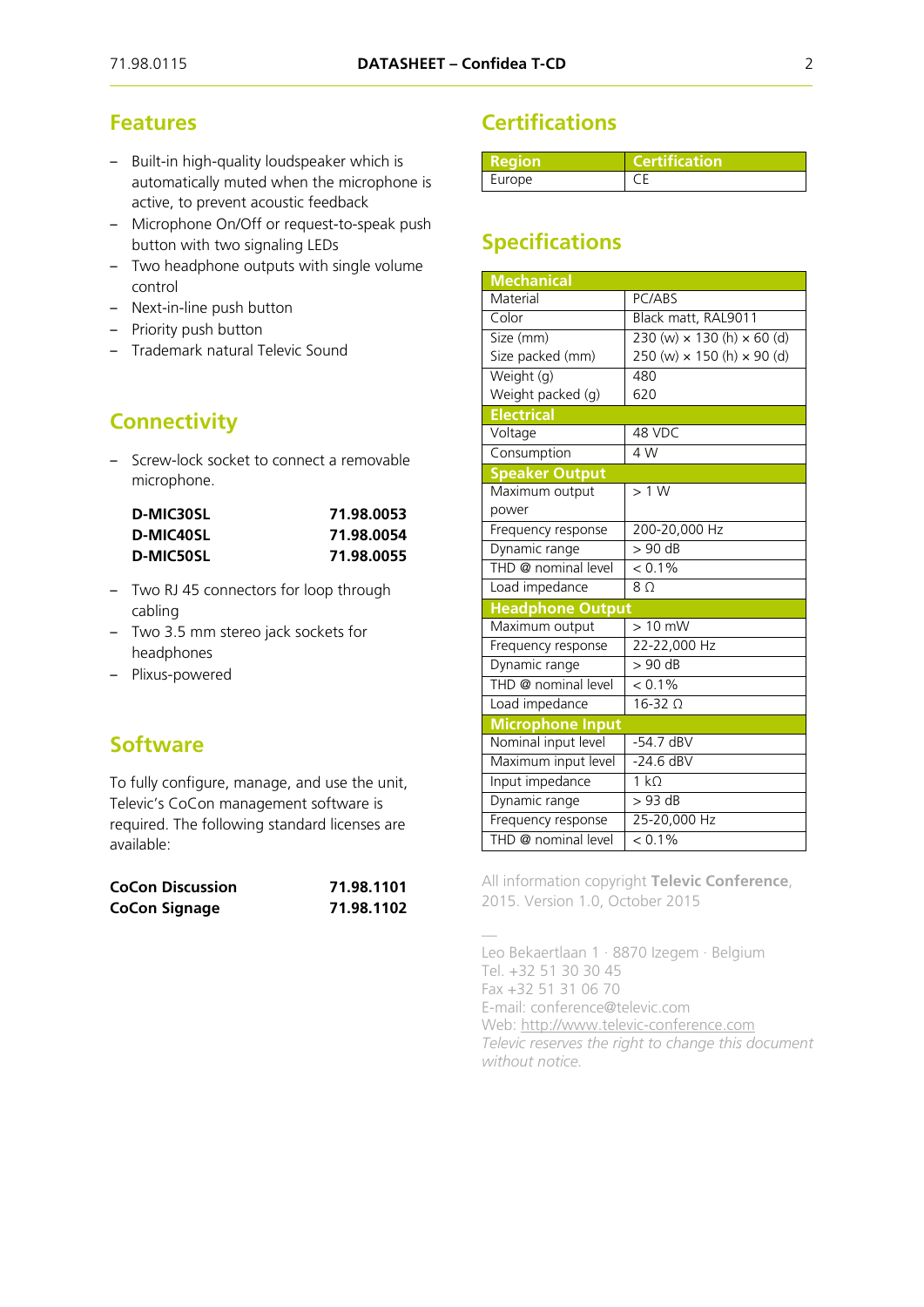# televic conference

## Confidea T-DD

Confidea Tabletop Delegate Discussion Unit



### **Description**

The Confidea T-DD is Televic's tabletop delegate unit for basic discussion systems. It combines a slim, contemporary design and excellent intelligibility with effortless ease of use. The units are equipped with a microphone On/Off or request-to-speak button and have two headphone outputs with a single volume control. The chairman version of this unit has additional controls. The units interconnect in daisy chain over Cat 5e Plixus® network cabling. The RJ45 connectors are hidden in the base of the unit and the cables are held in place by two notches in the unit housing.

### **Benefits**

The Confidea T-DD is a *sleek and stylish solution* and can be set up in the blink of an eye. The input and output connections are *auto-sensing and interchangeable*. As a result, installation is *easy, fast, and straightforward*, making it the ideal system for frequently changing environments. The removable microphone is *immune for mobile phone interference*, so delegates can leave their phones switched on during the meeting. The Confidea T-DD is backed by the Plixus® network with redundant cabling and hot swapping options to ensure *maximum reliability*. Finally, its shielded microphone is immune to mobile phone interference.